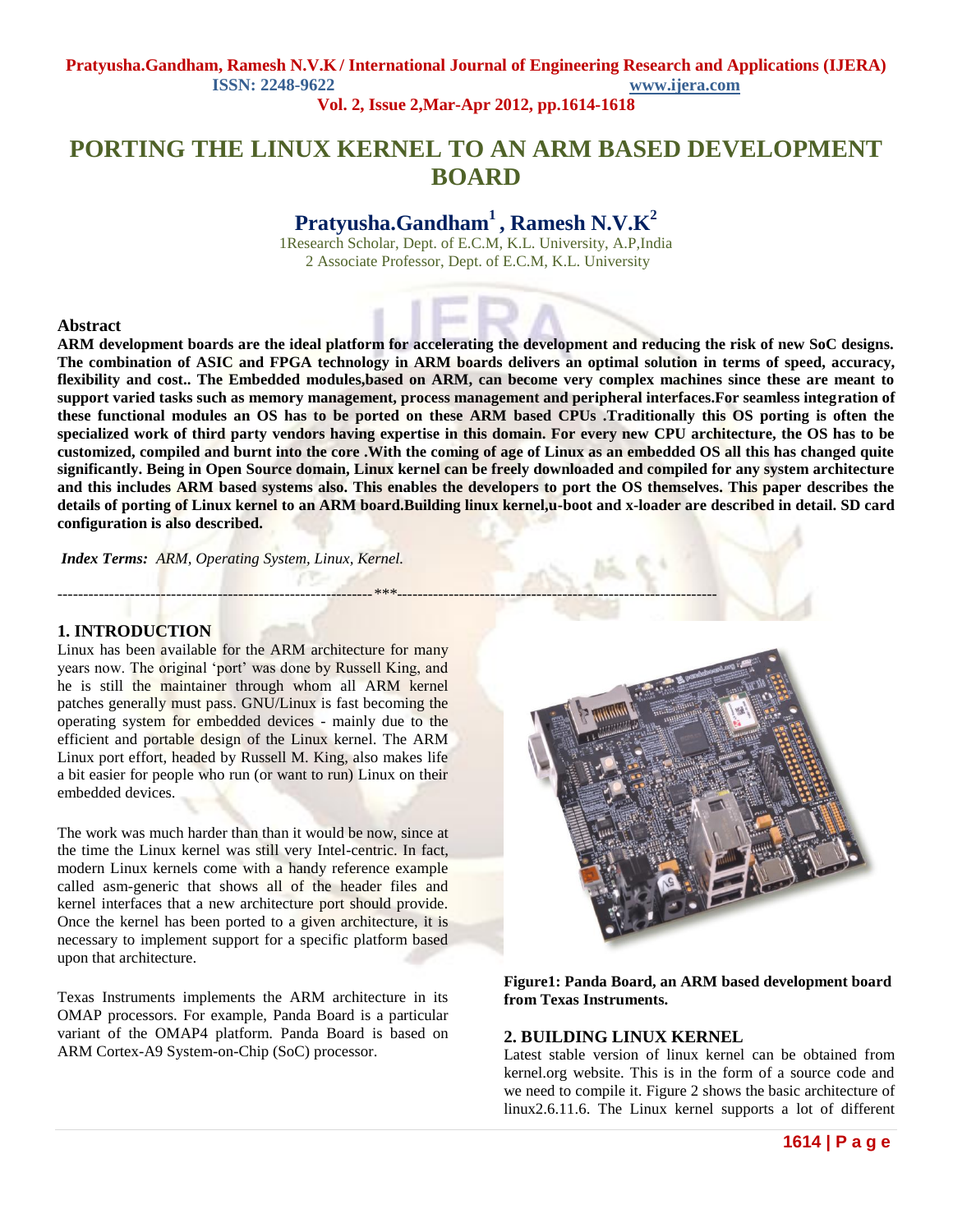# **Vol. 2, Issue 2,Mar-Apr 2012, pp.1614-1618**

CPU architectures. The methods to port the Linux kernel to a new board are therefore very architecture dependent. For example, PowerPC and ARM are very different. PowerPC relies on device trees to describe hardware details whereas ARM relies on source code only. In the source tree, each architecture has its own directory arch/arm for the ARM architecture. For building the linux kernel, cross-compiler should be made accessible on your execution path.



# **Figure 2:Linux kernel architecture**

### **2.1 Get Latest Linux kernel code**

Visit [http://k](http://kernel.org/)erne[l.o](http://kernel.org/)r[g/](http://kernel.org/) and download the latest source code. File name would be linux-x.y.z.tar.bz2, where x.y.z is actual version number. For example file inux-2.6.25.tar.bz2 represents 2.6.25 kernel version. Use wget command to download kernel source code:

 \$wget [http://w](http://www.kernel.org/pub/linux/kernel/v2.6/linux-x.y.z.tar.bz2)w[w.k](http://www.kernel.org/pub/linux/kernel/v2.6/linux-x.y.z.tar.bz2)erne[l.o](http://www.kernel.org/pub/linux/kernel/v2.6/linux-x.y.z.tar.bz2)r[g/p](http://www.kernel.org/pub/linux/kernel/v2.6/linux-x.y.z.tar.bz2)u[b/li](http://www.kernel.org/pub/linux/kernel/v2.6/linux-x.y.z.tar.bz2)nu[x/k](http://www.kernel.org/pub/linux/kernel/v2.6/linux-x.y.z.tar.bz2)erne[l/v2.6/l](http://www.kernel.org/pub/linux/kernel/v2.6/linux-x.y.z.tar.bz2)inu[x](http://www.kernel.org/pub/linux/kernel/v2.6/linux-x.y.z.tar.bz2)[x.y.z.t](http://www.kernel.org/pub/linux/kernel/v2.6/linux-x.y.z.tar.bz2)a[r.bz2](http://www.kernel.org/pub/linux/kernel/v2.6/linux-x.y.z.tar.bz2)

#### **2.2 Extract tar (.tar.bz3) file**

The tar program provides the ability to create tar archives, as well as various other kinds of manipulation.Typing the following command will extract it to current directory:

 $\bullet$  # tar -xjvf linux-2.6.25.tar.bz2

### **2.3 Configure kernel**

Before you configure kernel make sure you have development tools (gcc compilers and related tools) are installed on your system. If gcc compiler and tools are not installed then use apt-get command under Debian Linux to install development tools.

# apt-get install gcc

Now you can start kernel configuration by typing any one of the command:

 **\$ make menuconfig** - Text based color menus, radiolists & dialogs. This option also useful on remote server if you want to compile kernel remotely.

- **\$ make xconfig** X windows (Qt) based configuration tool, works best under KDE desktop
- **\$ make gconfig** X windows (Gtk) based configuration tool, works best under Gnome Dekstop.

**Figure 3: Configuring Linux Kernel using make menuconfig.**

### **2.4 Compile kernel**

The Linux kernel supports a lot of different CPU architectures.The methods to port the Linux kernel to a new board are therefore very architecture dependent. In the source tree, each architecture has its own directory arch/arm for the ARM architecture.For building the linux kernel, crosscompiler should be made accessible on your execution path. Entering make command would start compilation and create a compressed kernel image. The resulting kernel image is placed in *arch/arm/boot directory.*

- \$export ARCH=arm
- \$ export CROSS\_COMPILE= arm-none-linuxgnueabi
- \$ make

### **3. X-LOADER AND U-BOOT**

X-loader is a small first stage boot loader derived from the uboot base code to be loaded into the internal static ram. Because the internal static ram is very small (64k-32k), xloader is stripped down to the essentials and is used to initialize memory and enough of the peripheral devices to access and load the second stage loader (U-Boot) into main memory.U-Boot is designed to be the "Universal Bootloader" and certainly goes a long ways to support multiple processors, boards, and OS's. It's primary purpose is to setup the kernel environment; and load and boot the kernel. The sources of uboot and x-loader specific to the ARM board can be obtained and built using make utility on terminal. The procedure for building it is same as it is for linux kernel. The output of the build process is u-boot.bin and MLO.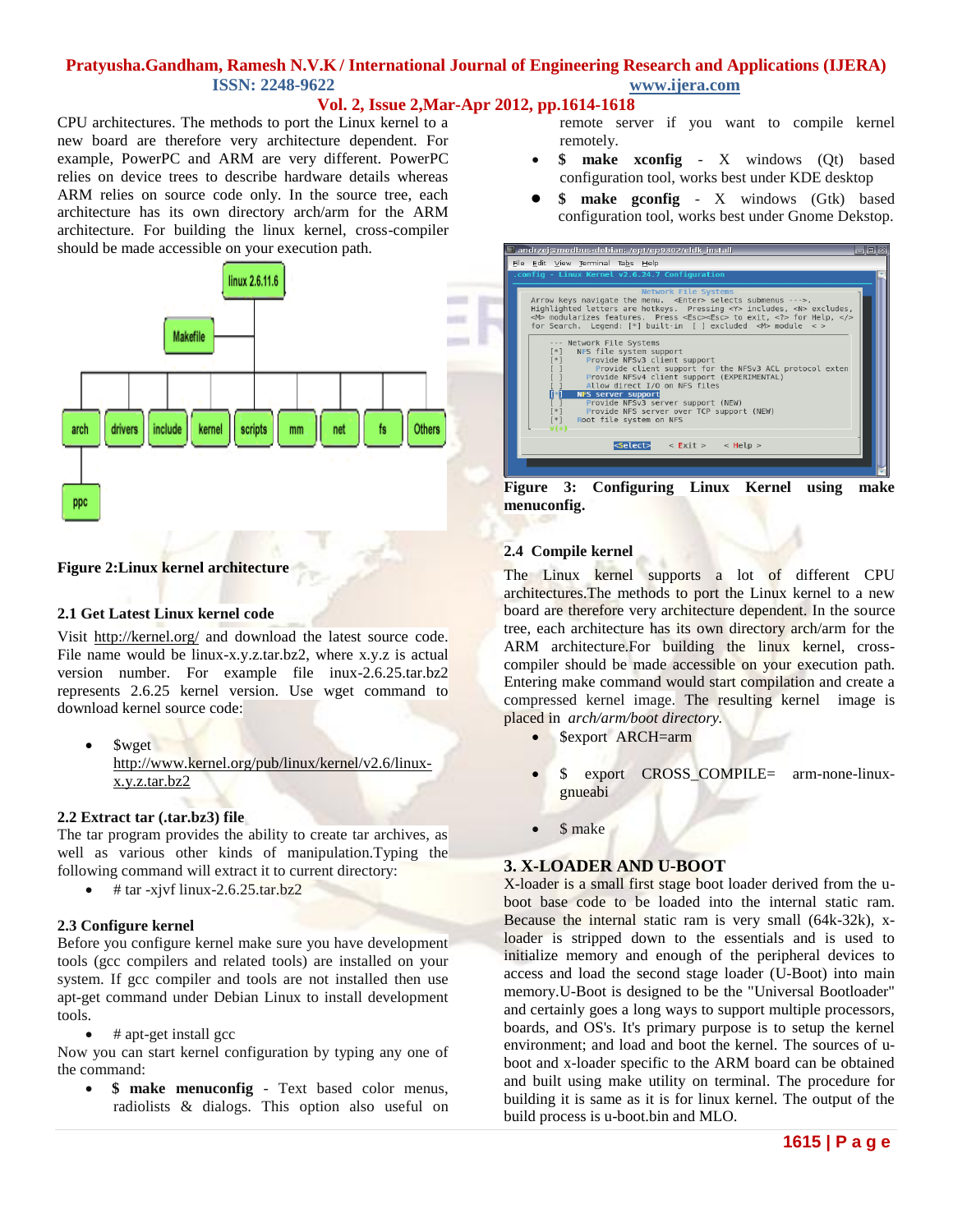# **Vol. 2, Issue 2,Mar-Apr 2012, pp.1614-1618**

### **3.1 Building X-loader**

In order to compile the X-loader, you need to set the CROSS\_COMPILE environment variable and specify the path to tool chain.

- #export PATH=/usr/local/xtools/arm--linux-uclibcgnueabi/bi n:\$PATH
- #export CROSS\_COMPILE= arm-none-linuxgnueabi-

To set the configuration for the target board and build the image, give the command:

- # make BOARDNAME\_config
- # make

The resulting file is stored in the x-loader main directory as x--load.bin. This file must be "signed" in order to be executed by the processor. Using the signGP tool in the tools/ subdirectory of the main directory of the lab, sign the x-load.bin file. This produces an x-load.bin.ift file. You can copy it to the MMC card, renaming it as MLO.

#### **3.2 Building U-boot**

U-Boot is a typical free software project.It is freely available at http://www.denx.de/wiki/U-Boot.Get the source code from the website, and uncompress it.The include/configs/ directory contains one configuration file for each supported board.It defines the CPU type, the peripherals and their configuration, the memory mapping, the U-Boot features that should be compiled in, etc.Assuming that your board is already supported by U-Boot, there should be one file corresponding to your board, for example include/configs/omap2420h4.h.U- -Boot must be configured before being compiled.

#make BOARDNAME\_config

Make sure that the cross-compiler is available in PATH

 #export PATH=/usr/local/uclibc-0.9.29-2/arm/bin/:\$PATH

Compile U-Boot, by specifying the cross-compiler prefix. Example, if your cross-compiler executable is arm-linux-gcc:

#make CROSS\_COMPILE=arm-linux

This command would result in u-boot.bin file in working directory

#### **4.SD CARD CONFIGURATION**

Some ARM boards do not have any onboard flash, to keep their bootloader. Rather, code onboard the board (presumably in ROM) reads the second-stage bootloaders from the SD card .For the OMAP to find and boot off the SD Card, the first primary partition must contain a FAT32 partition formatted with 255 heads and 63 sectors. It is very specific, but not hard to setup. The SD Card should have 2 partitions : a smaller FAT32 boot partition and a larger ext3 partition for the filesystem or rootfs. Following are the steps to partition the SD card on a linux machine.

#### **4.1 Formatting the SD Card**

To determine which device the SD Card Reader is on your system,plug the SD Card into the SD Card Reader and then plug the SD Card Reader into your system. After doing that, do the following to determine which device it is on your system.

\$ [dmesg | tail]

...

...

[ 6854.215650] sd 7:0:0:0: [sdc] Mode Sense: 0b 00 00 08 [ 6854.215653] sd 7:0:0:0: [ sdc] Assuming drive cache: write through [ 6854.215659] sdc: sdc1

[ 6854.218079] sd 7:0:0:0: [sdc] Attached SCSI removable disk

In this case, it shows up as /dev/sdc.

Fdisk utilty is used to partition SD card on a linux machine. The following command starts the fdisk. We must clear the partition table before changing the underlying geome

 Command (m for help): [d] Selected partition 1

### **4.2 Set the Geometry of the SD Card**

If the print out above does not show 255 heads, 63 sectors/track, then do the following expert mode steps to redo the SD Card:

• Go into expert mode. Command (m for help): [x]

• Set the number of heads to 255. Expert Command (m for help): [h] Number of heads (1-256, default xxx): [255]

Set the number of sectors to 63. Expert Command (m for help): [s] Number of sectors (1-63, default xxx): [63]

• Now Calculate the number of Cylinders for your SD Card.

#cylinders = FLOOR (the number of Bytes on the SD Card (from above)  $\frac{1}{255}$  / 63 / 512 )So for this example:  $2021654528 / 255 / 63 / 512 = 245.79$ . So we use 245 (i.e. truncate, don't round).

Set the number of cylinders to the number calculated.

Expert Command (m for help): [c]

Number of cylinders (1-256, default xxx): [enter the number you calculated]

- Return to Normal mode.
- Expert Command (m for help): [r]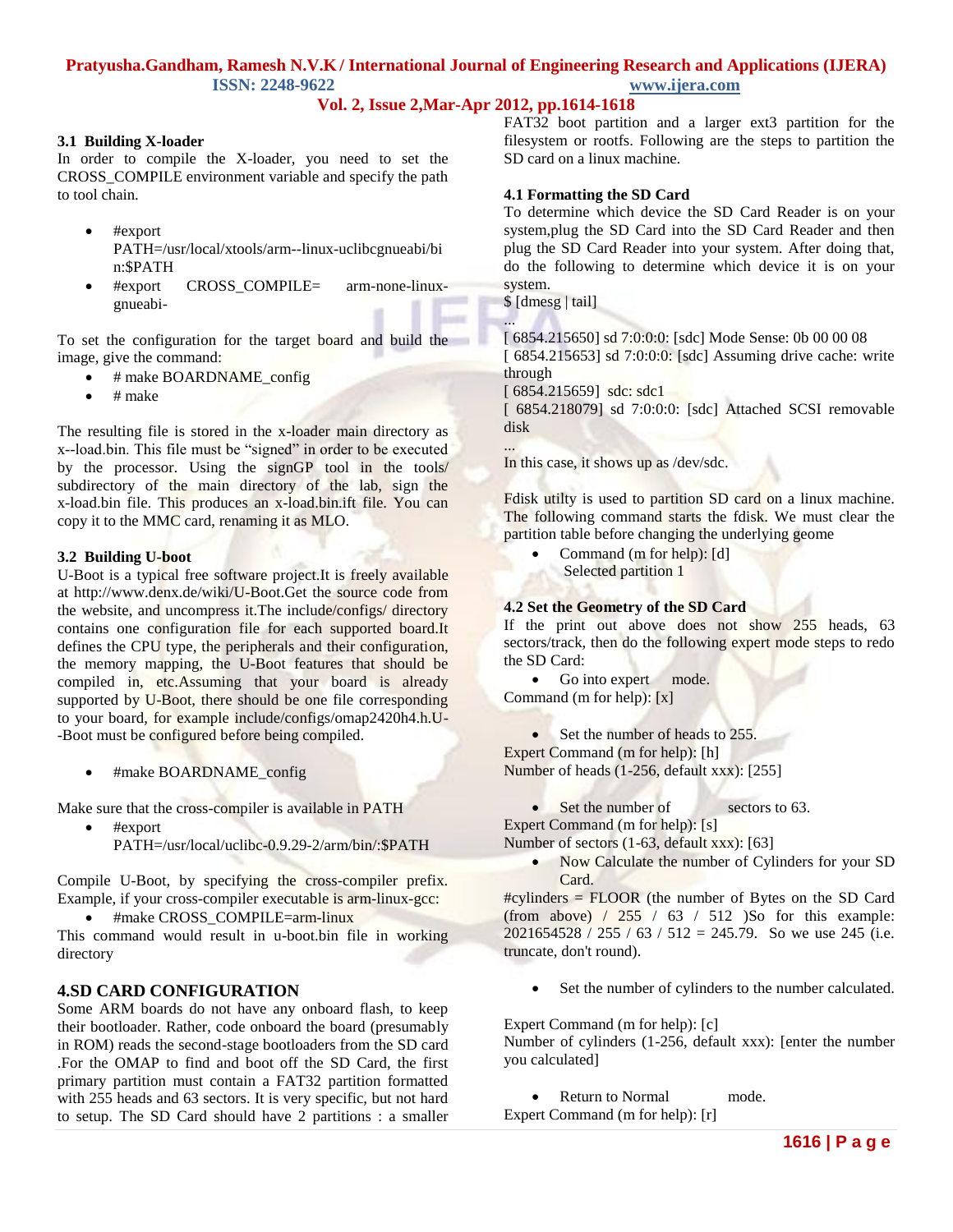# **Vol. 2, Issue 2,Mar-Apr 2012, pp.1614-1618**

# **4.3 Partitioning the SD card 4.3.1 Create the FAT32 partition for booting**

 Command (m for help): [n] Command action e extended p primary partition (1-4) [p] Partition number (1-4): [1] First cylinder (1-245, default 1): [(press Enter)] Using default value 1 Last cylinder or +size or +sizeM or +sizeK  $(1-245,$  default 245): [+50]

 Command (m for help): [t] Selected partition 1 Hex code (type L to list codes): [c] Changed system type of partition 1 to c (W95 FAT32 (LBA)) Command (m for help): [a] Partition number (1-4): [1]

### **4.3.2 Create the Linux partition for the root file system**

• Command (m for help):  $[n]$ 

# Command action

e extended

p primary partition (1-4)

```
[p]
```
Partition number (1-4): [2]

First cylinder (52-245, default 52): [(press Enter)]

Using default value 52

Last cylinder or +size or +sizeM or +sizeK (52-245, default 245): [(press Enter)]

Using default value 245

• Save the new partition records on the SD Card This is an important step. All the work up to now has been temporary.

• Command (m for help):  $[w]$ 

### **4.4 Formating the partitions**

The two partitions are given the volume names LABEL1 and LABEL2 by these commands. You can substitute your own volume labels.

\$ [sudo mkfs.msdos -F 32 /dev/sdc1 -n LABEL1] mkfs.msdos 2.11 (12 Mar 2005)

\$ [sudo mkfs.ext3 -L LABEL2 /dev/sdc2] mke2fs 1.40-WIP (14-Nov-2006)

# **4.5 Finalizing SD Card**

Finalizing SD card involves coping x-loader, u-boot, and kernel images to the boot partition.You can have multiple kernel images and name isn't important.The signed x-loader must be called MLO on the card.The first file you need to copy is the "MLO" from X-Loader. This has to be the first file as it is the primary bootloader and the system just looks on the first few cluster on the SD Card to find it. The second file is

the "u-boot.bin" and the third file is the kernel, "uImage". The root system has now to be untared to the second partition.

# **5. ARM BOARD SERIAL TERMINAL SET-UP**

For a Linux machine, a serial terminal such as Minicom or Kermit can be used. Minicom is a [text-based](http://en.wikipedia.org/wiki/Text-based) [modem](http://en.wikipedia.org/wiki/Modem) control and [terminal emulation](http://en.wikipedia.org/wiki/Terminal_emulation) program for [Unix-like](http://en.wikipedia.org/wiki/Unix-like) operating systems whereas gtkterm is a [terminal emulator](http://en.wikipedia.org/wiki/Terminal_emulator) written with [GTK+.](http://en.wikipedia.org/wiki/GTK%2B)It is lightweight and simple that drives serial ports Ubuntu users wanting a graphical terminal program can install gtkterm. Later versions which include many bug fixes can be obtained from the current maintainer's [website.](https://fedorahosted.org/gtkterm/)On a Windows PC, you could use HyperTerminal or TeraTerm. Insert the SD card into the SD card slot of the target board. Connect the target board to host machine using RS232 serial cable. Apply power supply to the target board.

## **6. BOOTING UP THE ARM BOARD**

The term 'booting' is short for 'bootstrapping', which refers to the process by which a computer prepares itself to load an operating system. Small, resource-constrained systems such as the BeagleBoard use a slightly different, multi step process because of the constrained memory. The board boots up in four stages . The boot process on the ARM Board works like this:

X-Loader -> U-Boot -> Kernel



**Figure4: Booting up the arm board**

### **7.Conclusion**

The paper discussed a generic environment build of Linux for ARM core family. This generic build has a limited functionality, as it just enables the kernel to boot and send debug messages through the configured serial port. For a full fledged embedded module his is quit elementary without the support for various peripherals through device drivers which